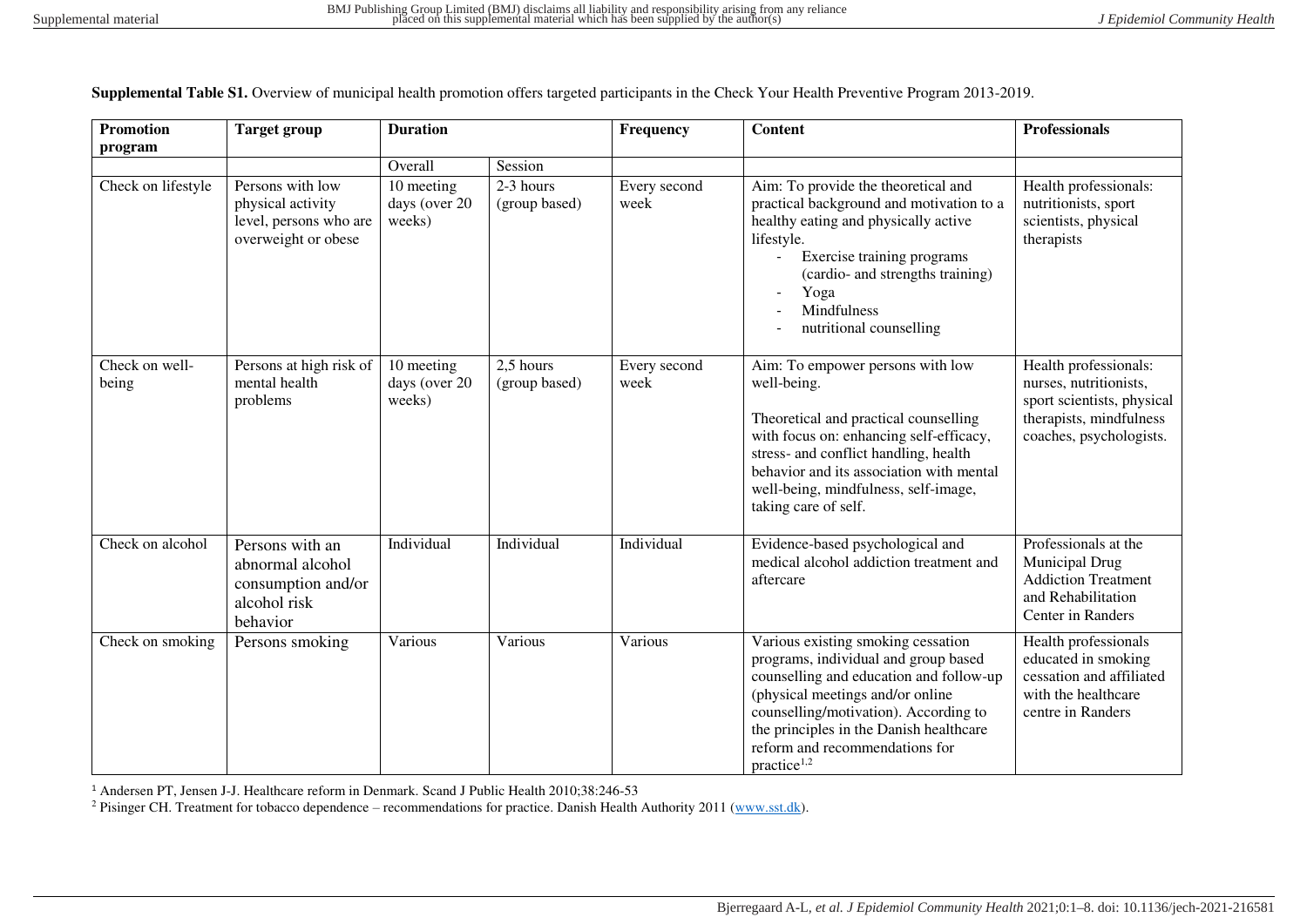### **SUPPLEMENTAL MATERIAL, S2, STATISTICAL METHODS:**

### **Multiple imputations**

 Multiple imputation (MI) was used to impute missing values only for persons participating in the health checks (i.e. not for non-participants). MI was performed by inclusion of baseline characteristics that explained the missingness: age, sex, income, occupation, nationality, cohabitation status, educational attainment, self-rated health, self-rated physical activity, fitness level, smoking status, height, weight, waist circumference, blood pressure, cholesterol, HDL cholesterol, HbA1c, sick leave and fraction of full-time employment. We treated the missingness mechanism as at random given the observed information (the Missing At Random (MAR) 10 assumption) and used multiple imputations based on chained equations,  $(MICE)$ . We report 11 analyses based on 100 imputations, with adjustments according to Rubin's rules, since adding more imputations did not change results (results not shown). Additionally, sex and age-stratified imputations were performed. Since they did not change results either (results not shown), results from the non-stratified imputations are presented. To assess the robustness of the MAR assumption we conducted supplementary analyses. Since we were concerned that people with missing data for fitness level might have a lower fitness level, even after allowing for their observed characteristics, we subtracted the value 10 from the imputed records of fitness level, in order to test the effect of a significant manipulation (Supplemental Table S2). Following, the estimates from the analysis with and without multiple imputation were compared and evaluated. In addition to estimates of interest, we report the Fraction of Missing Information (FMI) to facilitate assessment of the impact of missing data.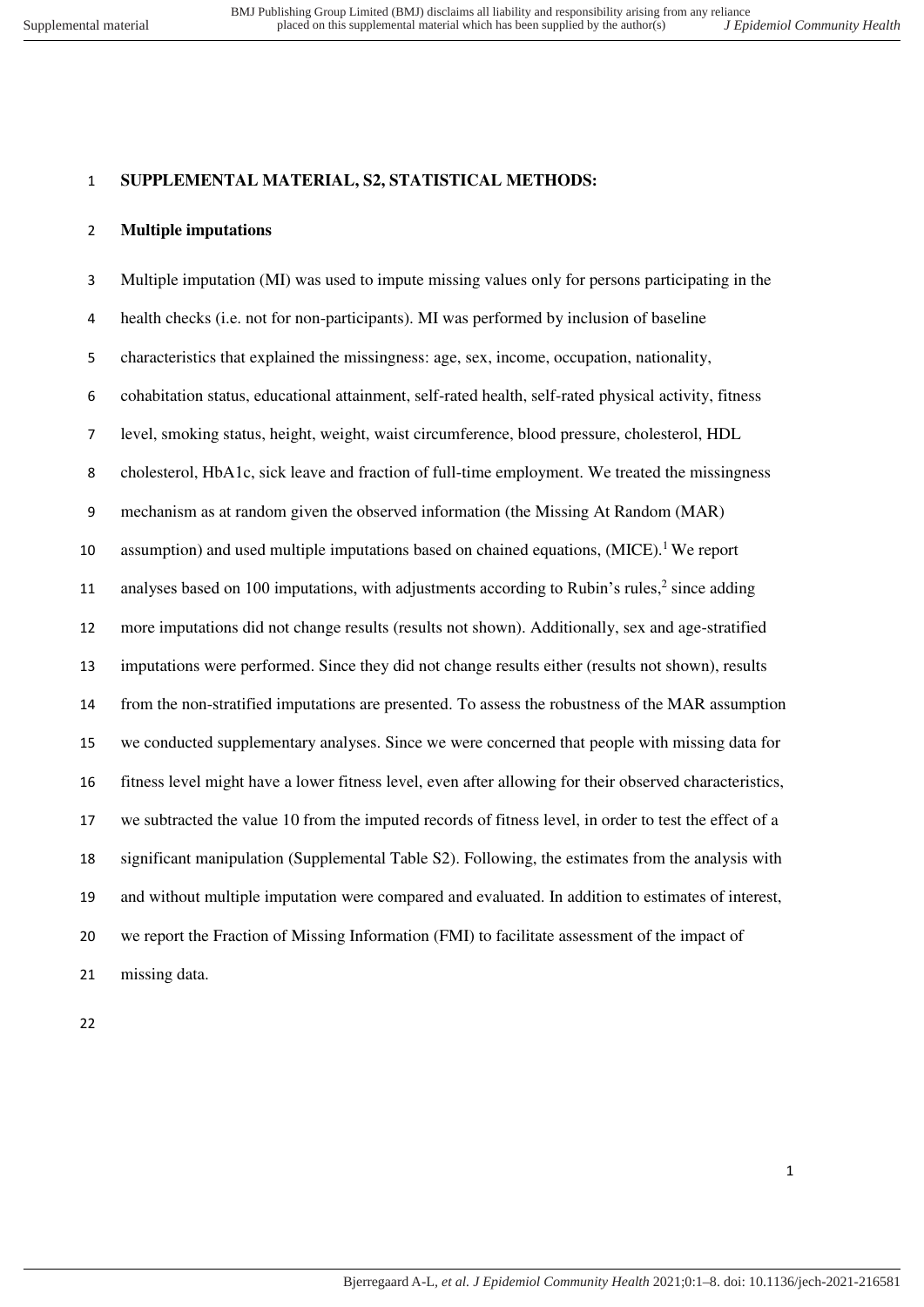|                                                                          |           | Estimate | 95% CI LB | 95% CI UB | <b>FMI</b> | <b>RVI</b> |
|--------------------------------------------------------------------------|-----------|----------|-----------|-----------|------------|------------|
| Original estimates (see Table 3 in manuscript)                           |           |          |           |           |            |            |
| Cardiorespiratory fitness (ml O2 / kg / min)                             | CG.       | 32.073   | 31.433    | 32.713    | 0.177      | 0.214      |
|                                                                          | IG        | 32.206   | 31.648    | 32.764    | 0.047      | 0.049      |
|                                                                          | $IG - CG$ | 0.133    | $-0.560$  | 0.826     | 0.158      | 0.187      |
| Imputed values of fitness level subtracted the value 10 before analysis: |           |          |           |           |            |            |
| Cardiorespiratory fitness (ml O2 / kg / min)                             | CG        | 31.199   | 30.509    | 31.888    | 0.172      | 0.207      |
|                                                                          | IG        | 31.358   | 30.750    | 31.966    | 0.041      | 0.043      |
|                                                                          | IG - CG   | 0.159    | $-0.605$  | 0.924     | 0.148      | 0.173      |

## **Supplemental Table S2. Violation of the missing at random assumption**

Violation of the missing at random assumption was performed by subtracting the value 10 from the imputed records of 'fitness level'. Following, the estimates from the analysis with and without manipulation were compared and evaluated.

#### 23 **Propensity score matching**

| 24 | Due to the modest participation in the initial health check $(51\% \text{ IG} \text{ and } 40\% \text{ CG})$ , and the even |
|----|-----------------------------------------------------------------------------------------------------------------------------|
| 25 | lower participation at follow-up (26% IG), a direct comparison between the IG follow-up and CG                              |
| 26 | baseline would not represent a fair comparison based on randomisation. Consequently, we used                                |
| 27 | propensity score (PS) matching to restore the comparability of the two groups. The propensity                               |
| 28 | refers to the probability of IG individuals participating in their follow-up health check, given that                       |
| 29 | they had participated in their baseline health check. Propensity scores were estimated in imputed                           |
| 30 | datasets with logistic regression based on the following observed baseline characteristics: sex, age,                       |
| 31 | cohabitation status, educational attainment, income, nationality, occupation, smoking status, BMI,                          |
| 32 | HbA1c, cholesterol, and fitness level. The estimation was done among individuals in the IG who                              |
| 33 | participated in the year 2 examination using their participation status in the year 5 examination as                        |
| 34 | outcome in a logistic regression. These characteristics were selected based on information from                             |
| 35 | prior research <sup>3</sup> and by forward stepwise model selection. For all in the IG and the CG, who                      |
| 36 | participated in the first health check they were invited to, we predicted the propensity for                                |
| 37 | participating in a re-examination, based on the likelihood of participation in the re-examination                           |
| 38 | among the IG (as shown in Supplemental Table S3). This propensity score formed the basis for the                            |
| 39 | comparison between groups. To estimate the intervention effect we used a matching approach as                               |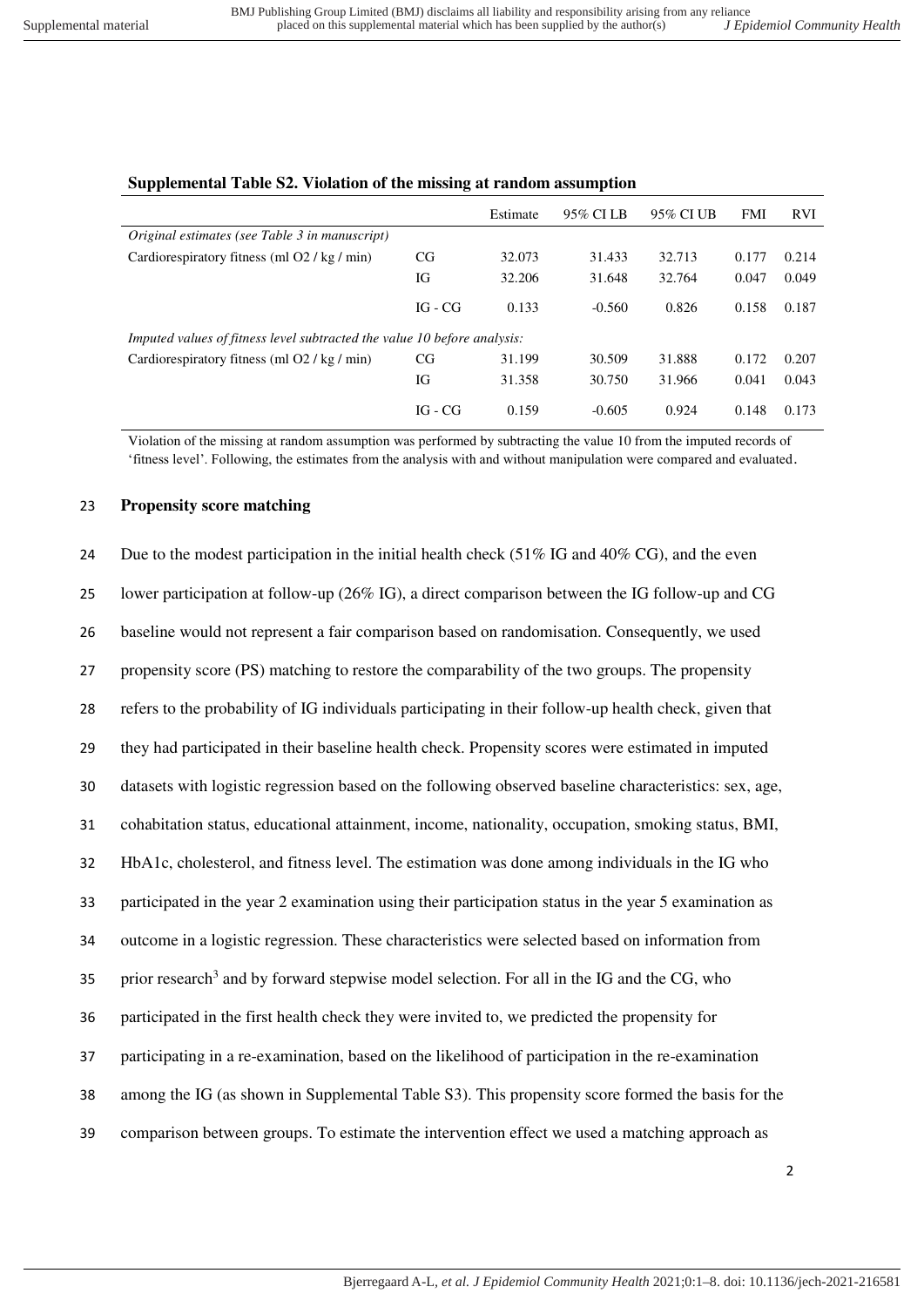40 suggested and validated by Austin<sup>4</sup>, matching on the propensity scores. We examined the balancing properties of the propensity score (Supplemental Figure S1). The capacity of the propensity score to remove bias in estimated treatment effects was assessed by mimicking the analytic strategy for the functional capacity outcomes, and comparing with the estimates obtained for these outcomes when considering the entire invited population in an intention-to-treat analysis (Supplemental Table S4).

| Supplemental Table S3. Prediction of participation in 2nd health examination |                                            |             |             |         |  |  |
|------------------------------------------------------------------------------|--------------------------------------------|-------------|-------------|---------|--|--|
| <b>Parameter/Characteristics</b>                                             | 95% confidence interval<br><b>Log Odds</b> |             |             | P-value |  |  |
|                                                                              |                                            | Lower limit | Upper limit |         |  |  |
| Men (ref. women)                                                             | 0.161                                      | 0.010       | 0.333       | 0.064   |  |  |
| Age (Age_0)                                                                  | 0.037                                      | 0.021       | 0.052       | 0.000   |  |  |
| Living alone                                                                 | $-0.138$                                   | $-0.389$    | 0.113       | 0.281   |  |  |
| (ref. living with others)                                                    |                                            |             |             |         |  |  |
| Education (ref <10 years)                                                    |                                            |             |             |         |  |  |
| $10-15$ years                                                                | $-0.005$                                   | $-0.268$    | 0.257       | 0.968   |  |  |
| $+15$ years                                                                  | 0.042                                      | $-0.241$    | 0.325       | 0.771   |  |  |
| Income                                                                       | 0.002                                      | 0.001       | 0.003       | 0.001   |  |  |
| Immigrants or descendants                                                    | 0.534                                      | 0.125       | 0.943       | 0.011   |  |  |
| (ref. Danish)                                                                |                                            |             |             |         |  |  |
| Occupation (ref. Employed)                                                   |                                            |             |             |         |  |  |
| Self-employed                                                                | $-0.510$                                   | $-0.915$    | $-0.106$    | 0.013   |  |  |
| Unemployed/On benefits                                                       | 0.057                                      | $-0.422$    | 0.535       | 0.817   |  |  |
| Social welfare recipients                                                    | $-0.248$                                   | $-0.676$    | 0.180       | 0.256   |  |  |
| Others                                                                       | 1.072                                      | 0.149       | 1.995       | 0.023   |  |  |
| <b>Fitness level</b>                                                         |                                            |             |             |         |  |  |
| (ref. very poor)                                                             |                                            |             |             |         |  |  |
| Poor                                                                         | 0.222                                      | 0.006       | 0.439       | 0.044   |  |  |
| Fair                                                                         | 0.716                                      | 0.493       | 0.939       | 0.000   |  |  |
| Very good                                                                    | 0.172                                      | $-0.172$    | 0.517       | 0.326   |  |  |
| Excellent                                                                    | 0.882                                      | 0.526       | 1.238       | 0.000   |  |  |
| Smoking                                                                      | $-0.490$                                   | $-0.712$    | $-0.268$    | 0.000   |  |  |
| (ref. not smoking)                                                           |                                            |             |             |         |  |  |
| $HbA1c$ >=42mmol/mol                                                         | $-0.013$                                   | $-0.028$    | $-0.002$    | 0.100   |  |  |
| (ref. below 42 mmol/mol)                                                     |                                            |             |             |         |  |  |

45

46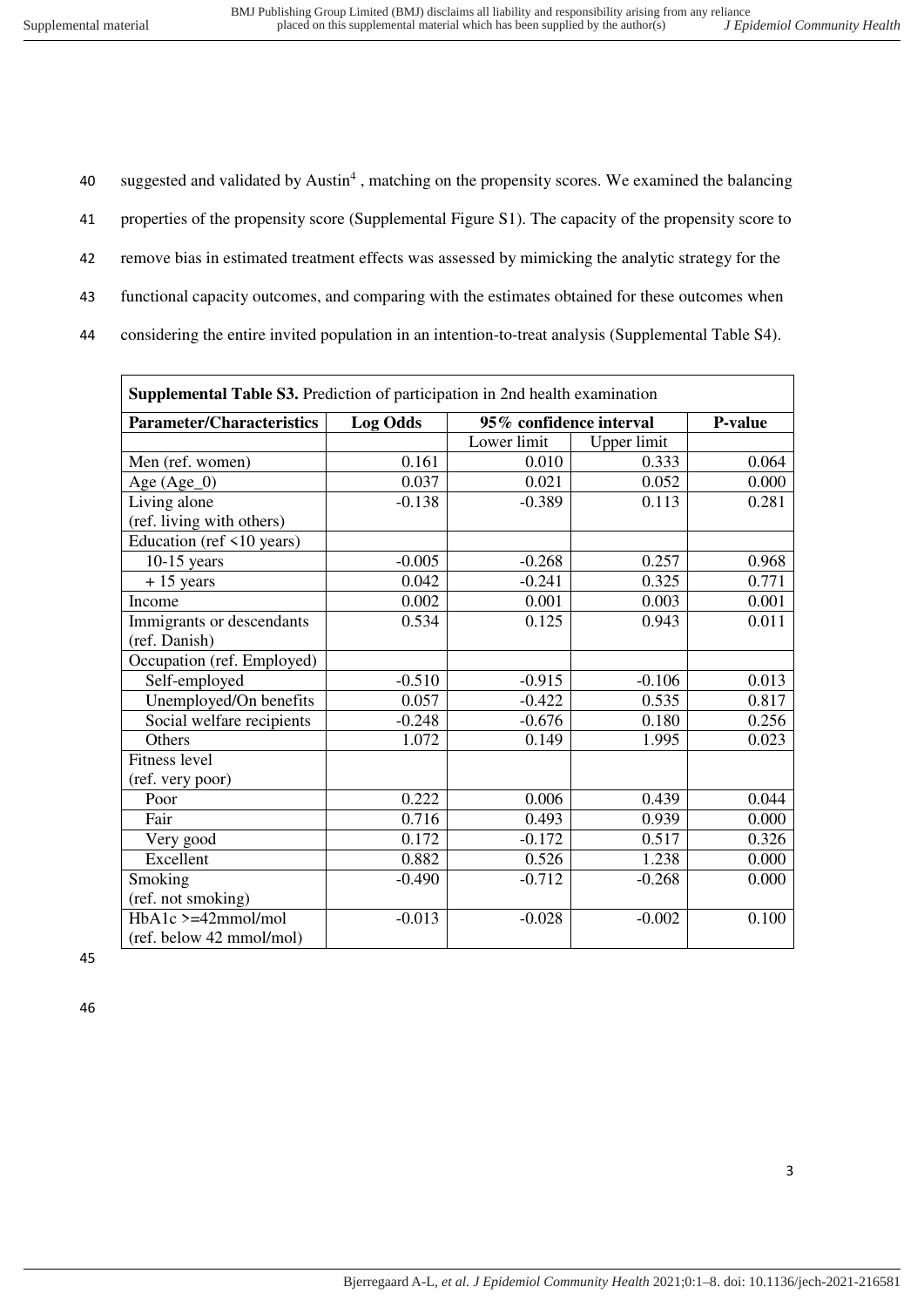# **Supplemental Table S4.** Comparison of two analysis models to estimate the treatment effect of CHPP on work participation and sick leave.

|                                                                                 |           | Estimate | 95% CI LB | 95% CI UB |  |  |  |  |
|---------------------------------------------------------------------------------|-----------|----------|-----------|-----------|--|--|--|--|
| Estimates from analysis using multiple imputation and propensity score matching |           |          |           |           |  |  |  |  |
| Employment degree (fraction)                                                    | CG        | 0.805    | 0.783     | 0.826     |  |  |  |  |
|                                                                                 | IG        | 0.800    | 0.781     | 0.820     |  |  |  |  |
|                                                                                 | $IG - CG$ | $-0.004$ | $-0.032$  | 0.024     |  |  |  |  |
| Sick leave 3w periods (N)                                                       | CG        | 0.068    | 0.052     | 0.084     |  |  |  |  |
|                                                                                 | IG        | 0.064    | 0.050     | 0.078     |  |  |  |  |
|                                                                                 | $IG - CG$ | $-0.004$ | $-0.025$  | 0.017     |  |  |  |  |
| Estimates from intention-to-treat-analysis                                      |           |          |           |           |  |  |  |  |
| Employment degree (fraction)                                                    | IG        | 0.703    | 0.692     | 0.715     |  |  |  |  |
|                                                                                 | CG        | 0.702    | 0.691     | 0.714     |  |  |  |  |
|                                                                                 | IG-CG     | $-0.001$ | $-0.015$  | 0.017     |  |  |  |  |
| Sick leave 3w periods (N)                                                       | IG        | 0.078    | 0.070     | 0.086     |  |  |  |  |
|                                                                                 | CG        | 0.074    | 0.069     | 0.086     |  |  |  |  |
|                                                                                 | IG-CG     | 0.000    | $-0.012$  | 0.012     |  |  |  |  |

47

48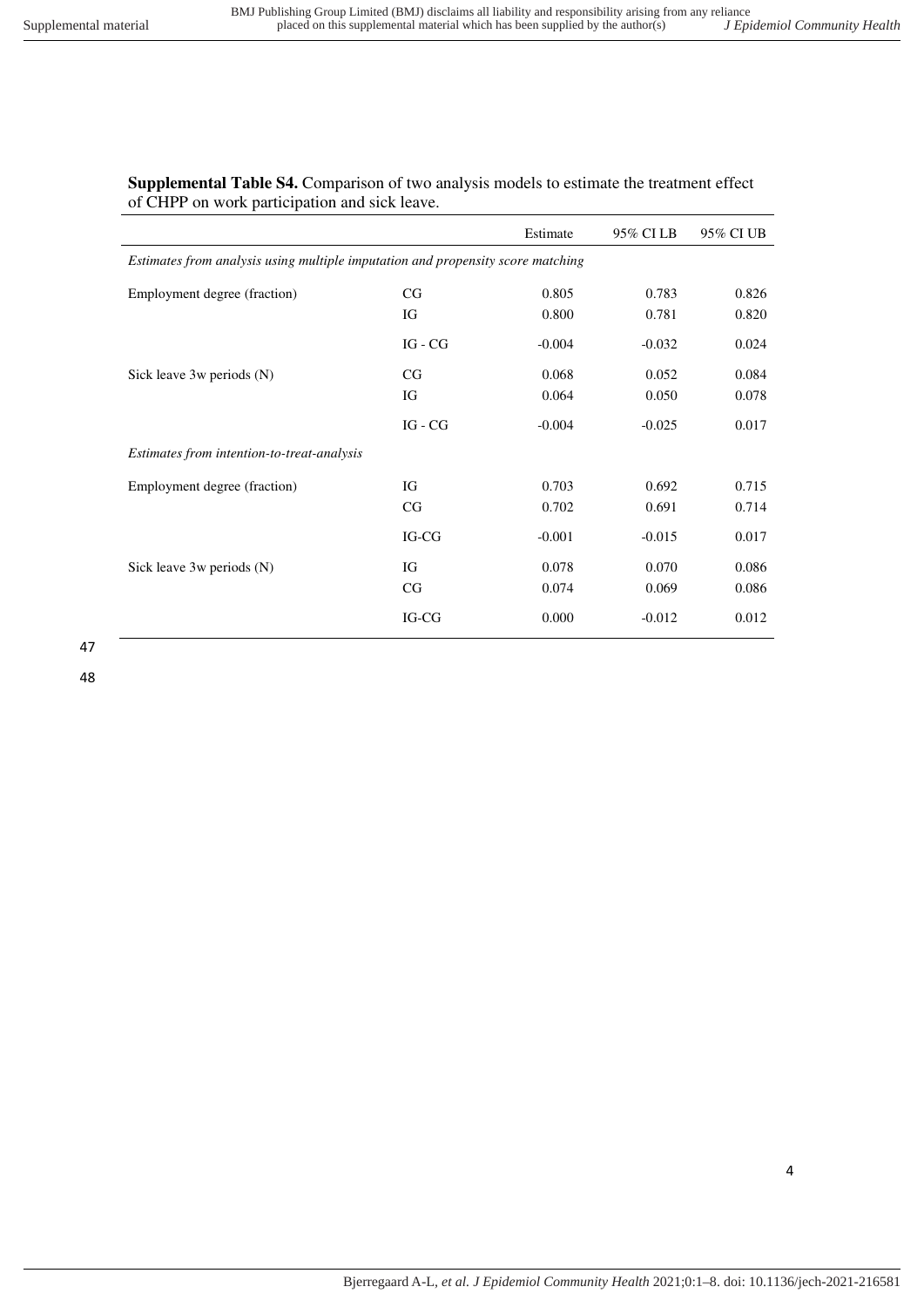

49



51 **Supplemental Figure S1. Comparison of propensity scores for participation at the follow-up examination among** 

52 **those who participated in the initial examination A**) Histograms of propensity scores in the intervention group

53 without imputation (left panel) and with imputation (right panel – one imputed dataset out of 100). **B)** Histograms

54 comparing propensity scores in the intervention group (IG) and the comparison group (CG), without imputation (left panel) and with imputation (right panel – one imputed dataset out of 100). The comparisons confirm a lar panel) and with imputation (right panel – one imputed dataset out of 100). The comparisons confirm a large overlap of

56 propensity scores, which enables estimation of treatment effects.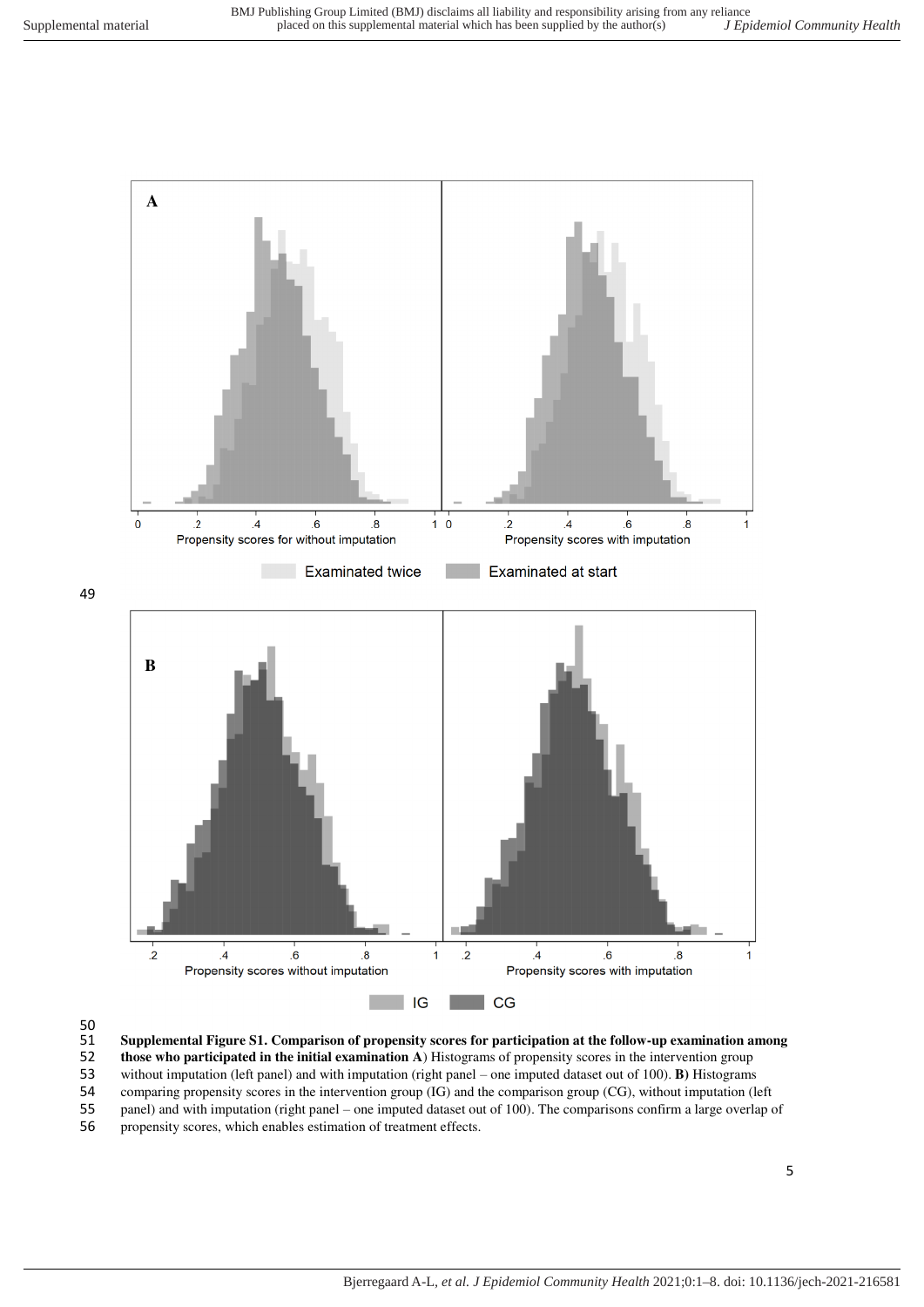# **References**

| 59 | 1. Sterne JAC, White IR, Carlin JB et al. Multiple imputation for missing data in             |
|----|-----------------------------------------------------------------------------------------------|
| 60 | epidemiological and clinical research: potential and pitfalls. BMJ : British medical journal. |
| 61 | 2009;338, b2393.                                                                              |
| 62 | 2. Toutenburg H, Rubin DB.: Multiple imputation for nonresponse in surveys: Wiley, New        |
| 63 | York 1987. XXIX+258 pp. Stat. Pap. 1990;31, 180.                                              |
| 64 | 3. Bjerregaard AL, Maindal HT, Bruun NH & Sandbæk A. Patterns of attendance to health         |
| 65 | checks in a municipality setting: the Danish 'Check Your Health Preventive Program'. Prev.    |
| 66 | Med. Reports 2017;5, 175–182                                                                  |
| 67 | 4. Austin PC. Optimal caliper widths for propensity-score matching when estimating            |
| 68 | differences in means and differences in proportions in observational studies. Pharm Stat      |
| 69 | $2011;10(2):150-61.Ds$                                                                        |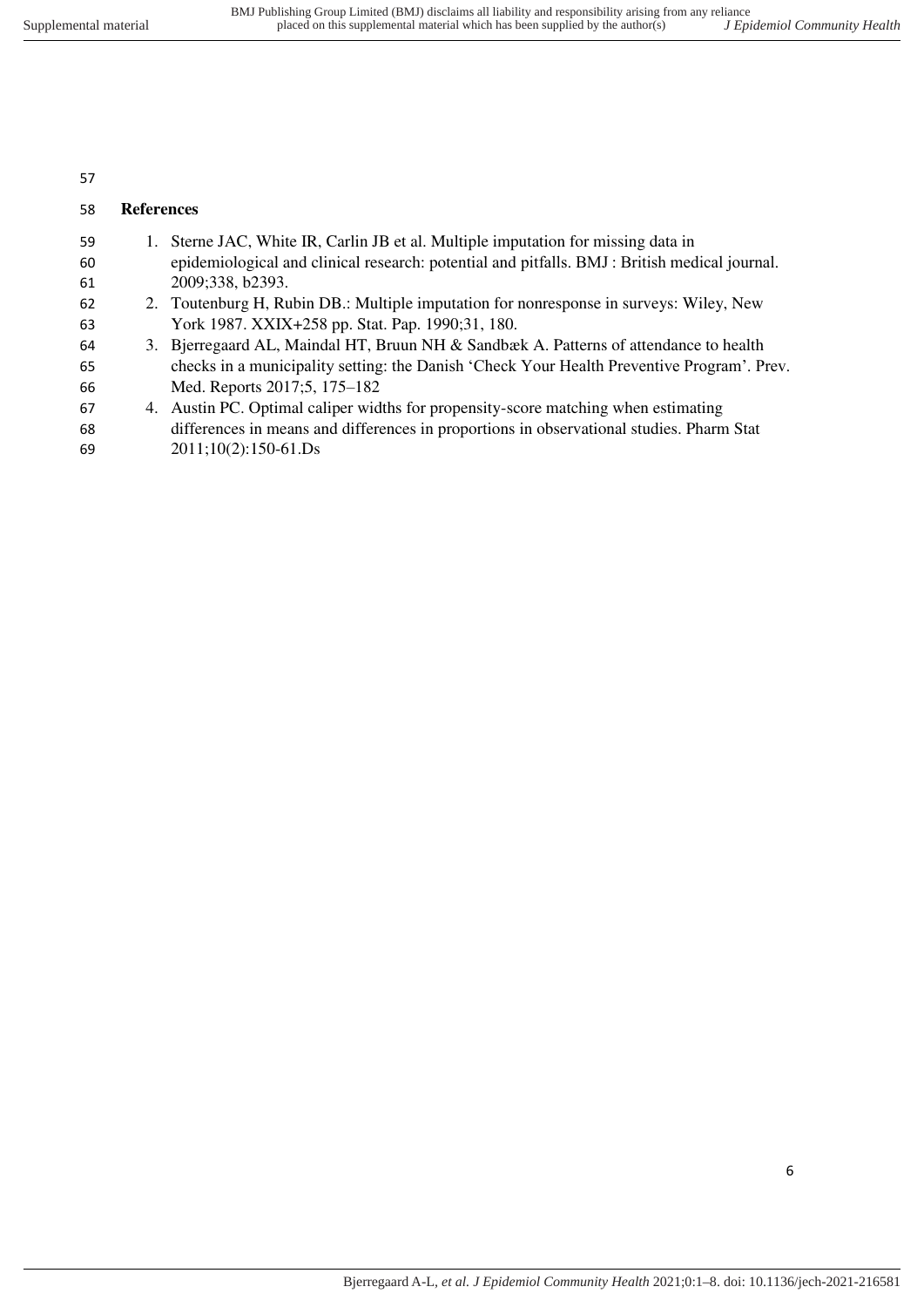| Supplemental Table S5. Clinical and behavioral profile of the citizens allocated to the intervention group |                                                                                  |               |             |                |  |  |  |  |  |  |
|------------------------------------------------------------------------------------------------------------|----------------------------------------------------------------------------------|---------------|-------------|----------------|--|--|--|--|--|--|
| (IG) at the time of their first health check (HC)                                                          |                                                                                  |               |             |                |  |  |  |  |  |  |
| Characteristic                                                                                             | <b>Allocated to</b><br><b>Allocated to</b><br><b>Total</b><br>Missings / N (Pct) |               |             |                |  |  |  |  |  |  |
|                                                                                                            | IG and only                                                                      | IG            | $(N=2,698)$ |                |  |  |  |  |  |  |
|                                                                                                            | participating                                                                    | participating |             |                |  |  |  |  |  |  |
|                                                                                                            | in the first                                                                     | in the first  |             |                |  |  |  |  |  |  |
|                                                                                                            | $HC(N=1,358)$                                                                    | and second    |             |                |  |  |  |  |  |  |
|                                                                                                            |                                                                                  | $HC(N=1,340)$ |             |                |  |  |  |  |  |  |
| BMI (kg/m2), mean (sd)                                                                                     | 27.5(5.3)                                                                        | 26.6(4.9)     | 27.0(5.1)   | 0/2698(0.00)   |  |  |  |  |  |  |
| BMI > 25 < 30, n $(\%)$                                                                                    | 533 (39.2)                                                                       | 515 (38.4)    | 1048 (38.8) | 0/2698(0.00)   |  |  |  |  |  |  |
| BMI $\geq$ 30, n (%)                                                                                       | 351 (25.8)                                                                       | 261 (19.5)    | 612 (22.7)  | 0/2698(0.00)   |  |  |  |  |  |  |
| Systolic BP (mmHg), mean (sd)                                                                              | 123.9 (15.7)                                                                     | 123.1 (15.4)  | 123.5(15.5) | 0/2698(0.00)   |  |  |  |  |  |  |
| Diastolic BP (mmHg), mean (sd)                                                                             | 81.2 (10.3)                                                                      | 80.5(10.1)    | 80.9 (10.2) | 0/2698(0.00)   |  |  |  |  |  |  |
| Systolic BP $\geq$ 140 mmHg, $\overline{n}$ (%)                                                            | 195 (14.4)                                                                       | 177 (13.2)    | 372 (13.8)  | 5/2698(0.19)   |  |  |  |  |  |  |
| Diastolic BP $\geq$ 95 mmHg, n (%)                                                                         | 145(10.7)                                                                        | 112(8.4)      | 257(9.5)    | 5/2698(0.19)   |  |  |  |  |  |  |
| Total cholesterol $\geq 6$ mmol/l, n (%)                                                                   | 194 (14.3)                                                                       | 147(11.0)     | 341 (12.7)  | 5/2698(0.19)   |  |  |  |  |  |  |
| HbA1c (mmol/mol), mean (sd)                                                                                | 34.4(7.7)                                                                        | 33.9(5.7)     | 34.2(6.8)   | 6/2698(0.22)   |  |  |  |  |  |  |
| HbA1c $\ge$ 42 $\le$ 48 mmol/mol), n (%)                                                                   | 31(2.3)                                                                          | 14(1.0)       | 45(1.7)     | 6/2698(0.22)   |  |  |  |  |  |  |
| HbA1c $\geq$ 48 mmol/mol), n (%)                                                                           | 31(2.3)                                                                          | 19(1.4)       | 50(1.9)     | 6/2698(0.22)   |  |  |  |  |  |  |
| HbA1c $\geq$ 42 mmol/mol, n (%)                                                                            | 62(4.6)                                                                          | 33(2.5)       | 95(3.5)     | 6/2698(0.22)   |  |  |  |  |  |  |
| FEV/FVC ratio, mean (sd)                                                                                   | 0.8(0.1)                                                                         | 0.8(0.1)      | 0.8(0.1)    | 52/2698 (1.93) |  |  |  |  |  |  |
| FEV/FVC ratio $\leq 0.7$ , n (%)                                                                           | 169(12.7)                                                                        | 161 (12.2)    | 330 (12.5)  | 52/2698(1.93)  |  |  |  |  |  |  |
| HeartSCORE% extrapolated to age                                                                            | 2.2(1.8)                                                                         | 1.9(1.4)      | 2.0(1.6)    | 57/2698(2.11)  |  |  |  |  |  |  |
| 60 years, mean (sd)                                                                                        |                                                                                  |               |             |                |  |  |  |  |  |  |
| HeartSCORE extrapolated to age 60                                                                          | 85(6.4)                                                                          | 47(3.6)       | 132(5.0)    | 57/2698 (2.11) |  |  |  |  |  |  |
| years $(\geq 5\%)$ , n $(\%)$                                                                              |                                                                                  |               |             |                |  |  |  |  |  |  |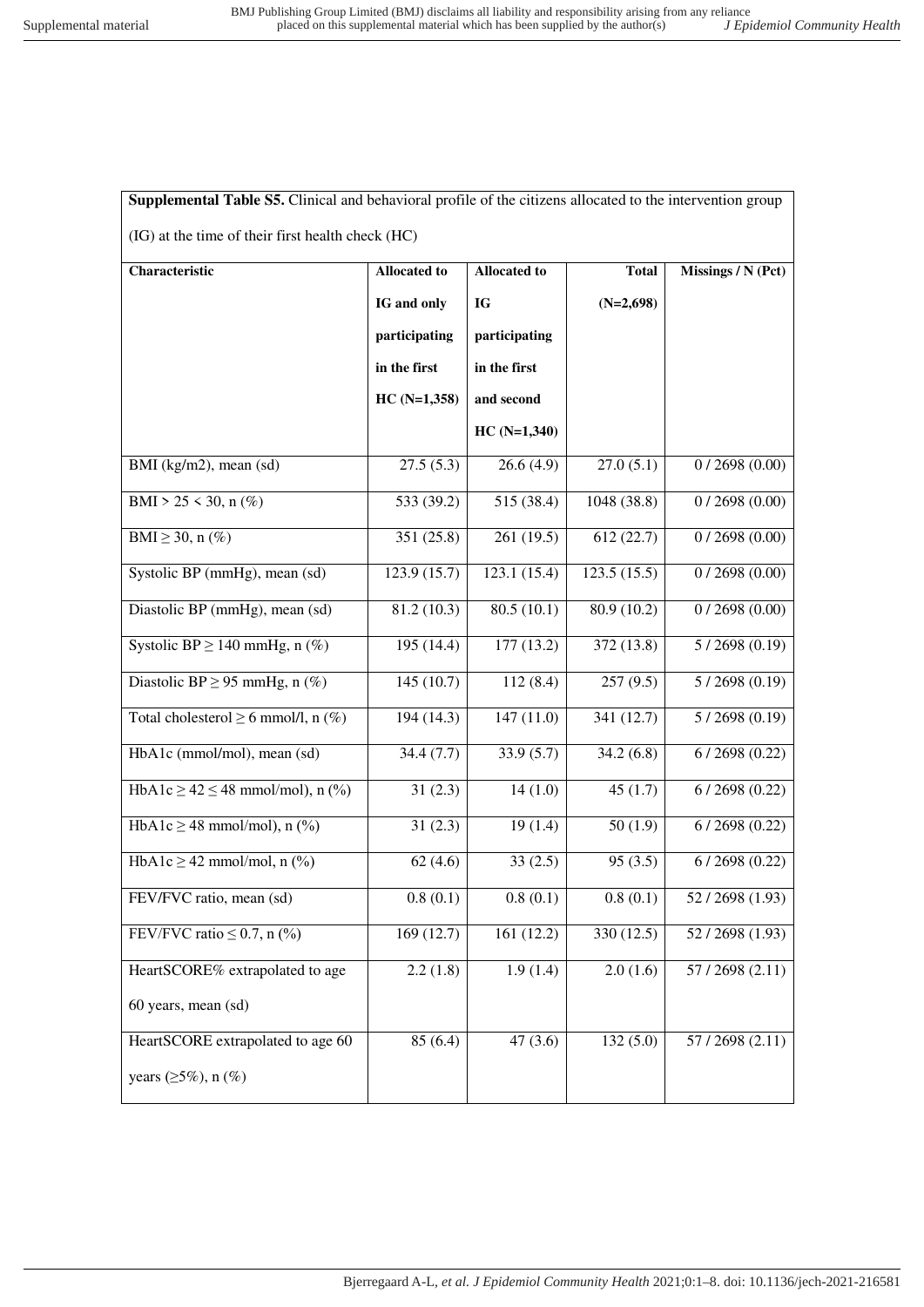| Self-rated health ('good' or better), n          | 1176 (87.3)            | 1188 (89.4) | 2364 (88.3) | 22/2698 (0.82)    |
|--------------------------------------------------|------------------------|-------------|-------------|-------------------|
| $(\%)$                                           |                        |             |             |                   |
| NEMC mental health t-score -                     | 49.8 (9.3)             | 50.3(9.1)   | 50.1(9.2)   | 217/2698 (8.04)   |
| $SF12_{mcs}$ , mean (sd)                         |                        |             |             |                   |
| Poor mental health, $SF12_{\text{mcs}}$ < 35.76, | 107(8.6)               | 102(8.3)    | 209(8.4)    | 217/2698 (8.04)   |
| $n(\%)$                                          |                        |             |             |                   |
| Alcohol risk behaviour (AUDIT), n                | 107(8.1)               | 79(6.1)     | 186(7.2)    | 97 / 2698 (3.60)  |
| $(\%)$                                           |                        |             |             |                   |
| Daily smoker, n (%)                              | 312 (23.5)             | 176 (13.4)  | 488 (18.5)  | 57/2698 (2.11)    |
| Moderate Phys. Act (days with min                | 3.5(2.2)               | 3.7(2.2)    | 3.6(2.2)    | 65 / 2698 (2.41)  |
| 30 min), mean (sd)                               |                        |             |             |                   |
| Moderate Phys. Act (days with min                | 288(21.7)              | 296(22.7)   | 584(22.2)   | 65/2698(2.41)     |
| 30 min) ( $\geq$ 5 days), n (%)                  |                        |             |             |                   |
| Cardiorespiratory fitness                        | $\overline{31.3(9.3)}$ | 33.6(9.4)   | 32.5(9.4)   | 178 / 2698 (6.60) |
| mlO2/kg/min, mean (sd)                           |                        |             |             |                   |
| Fitness level, n (%)                             |                        |             |             | 178 / 2698 (6.60) |
| Very poor, $n$ (%)                               | 592(47.1)              | 442(35.0)   | 1034(41.0)  |                   |
| Poor, $n$ (%)                                    | 298 (23.7)             | 286 (22.6)  | 584 (23.2)  |                   |
| Fair, $n$ (%)                                    | 223(17.7)              | 340 (26.9)  | 563 (22.3)  |                   |
| Very good, $n$ (%)                               | 85(6.8)                | 84(6.7)     | 169(6.7)    |                   |
| Excellent, $n$ (%)                               | 59(4.7)                | 111(8.8)    | 170(6.7)    |                   |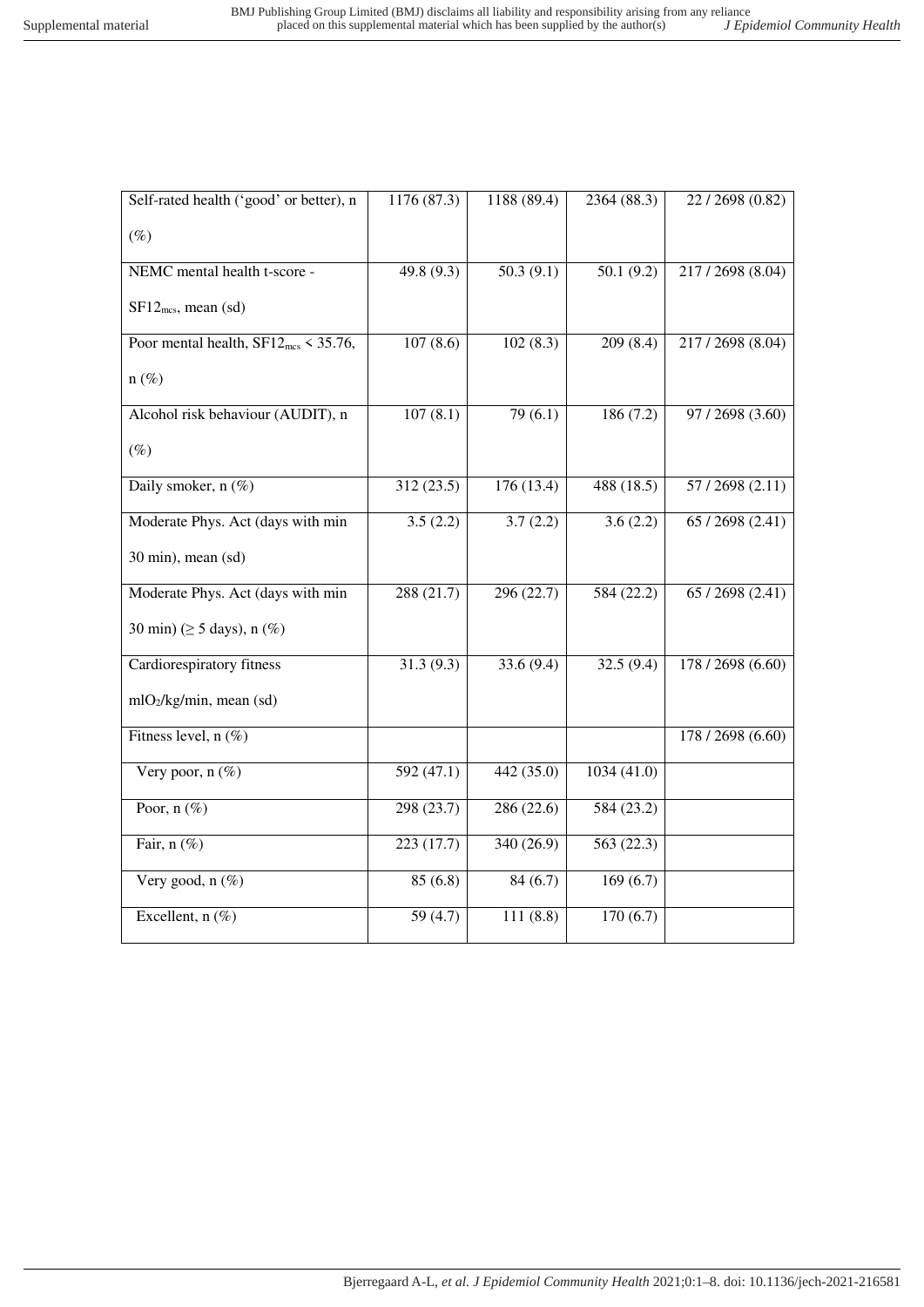| <b>Supplemental Table S6.</b> Proportion of missing values in individual baseline          |                    |
|--------------------------------------------------------------------------------------------|--------------------|
| characteristics from citizens allocated to the control group (CG) and participating in the |                    |
| $HC(N=2120)$                                                                               |                    |
| Characteristic                                                                             | Missings / N (Pct) |
|                                                                                            |                    |
|                                                                                            |                    |
| BMI (kg/m2), mean (sd)                                                                     | < 5/2120           |
| BMI > 25 < 30, n $(\%)$                                                                    | < 5/2120           |
| BMI $\geq$ 30, n $(\%)$                                                                    | < 5/2120           |
| Systolic BP (mmHg), mean (sd)                                                              | 0/2120(0.00)       |
| Diastolic BP (mmHg), mean (sd)                                                             | 0/2120(0.00)       |
| Systolic BP $\geq$ 140 mmHg, n (%)                                                         | 0/2120(0.00)       |
| Diastolic BP $\geq$ 95 mmHg, n (%)                                                         | 0/2120(0.00)       |
| Total cholesterol $\geq 6$ mmol/l, n (%)                                                   | 0/2120(0.00)       |
|                                                                                            |                    |
| HbA1c (mmol/mol), mean (sd)                                                                | < 5/2120           |
| HbA1c $\ge$ 42 $\le$ 48 mmol/mol), n (%)                                                   | < 5/2120           |
| HbA1c $\geq$ 48 mmol/mol), n (%)                                                           | < 5/2120           |
| HbA1c $\geq$ 42 mmol/mol, n (%)                                                            | < 5/2120           |
| HeartSCORE% extrapolated to age 60 years, mean (sd)                                        | 5/2120(0.24)       |
| HeartSCORE extrapolated to age 60 years ( $\geq$ 5%), n (%)                                | 5/2120(0.24)       |
| Self-rated health ('good' or better), n (%)                                                | 5/2120(0.24)       |
| NEMC mental health t-score - SF12 <sub>mcs</sub> , mean (sd)                               | 161/2120 (7.59)    |
| Poor mental health, $SF12_{\text{mcs}} \leq 35.76$ , n (%)                                 | 161/2120 (7.59)    |
| Alcohol risk behaviour (AUDIT), n (%)                                                      | 5/2120(0.24)       |
| Daily smoker, $n$ (%)                                                                      | < 5/2120           |
| Moderate Phys. Act (days with min 30 min), mean (sd)                                       | 47/2120 (2.22)     |
|                                                                                            |                    |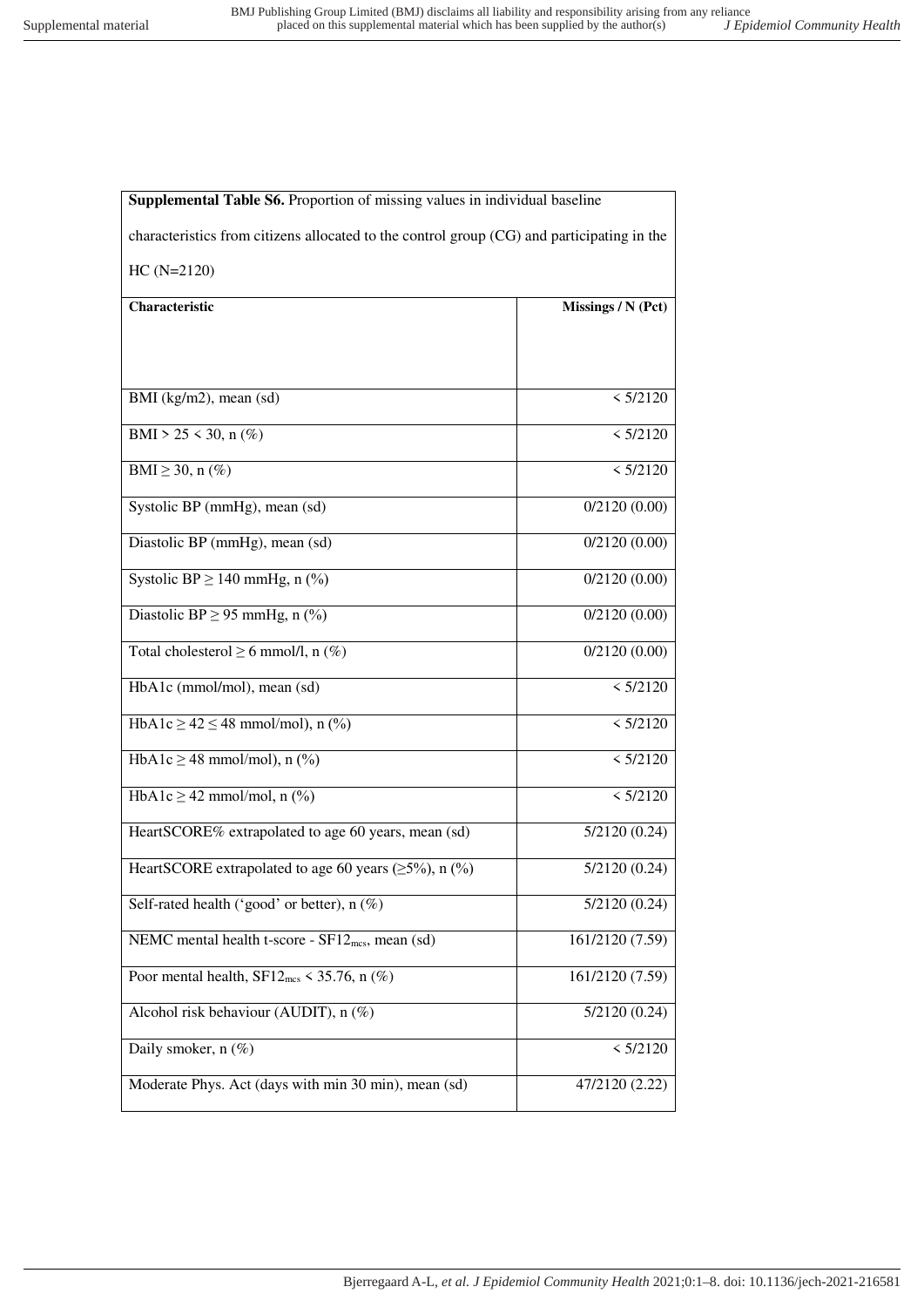| Moderate Phys. Act (days with min 30 min) ( $\geq$ 5 days), n (%) | 47/2120 (2.22)  |
|-------------------------------------------------------------------|-----------------|
| Cardiorespiratory fitness $mlO2/kg/min$ , mean (sd)               | 197/2120 (9.29) |
| Fitness level, $n$ (%)                                            | 197/2120 (9.29) |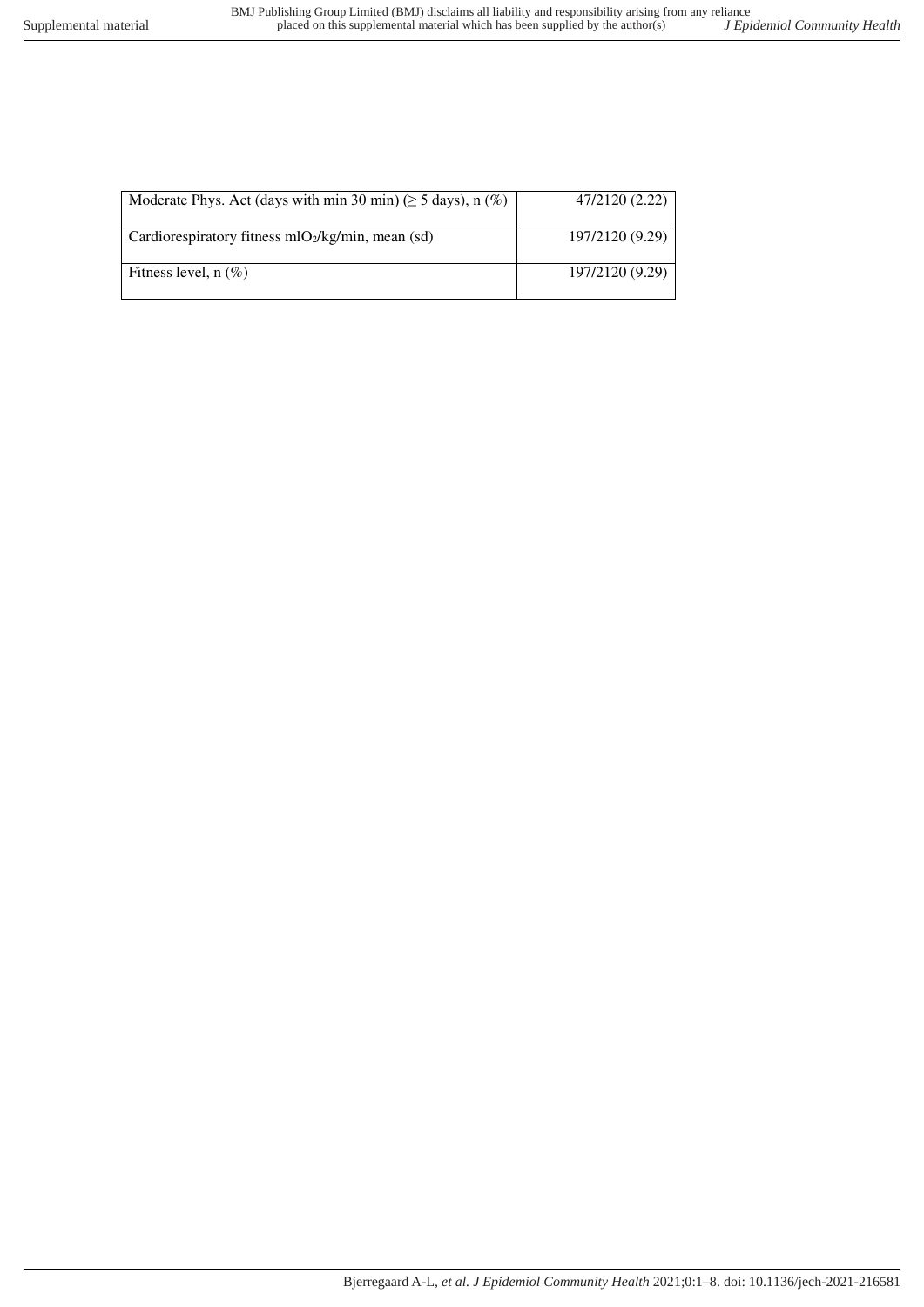| Supplemental Table S7. Proportion of missing values in individual characteristics for the analytic sample, using modeled CVD as |                           |                         |              |
|---------------------------------------------------------------------------------------------------------------------------------|---------------------------|-------------------------|--------------|
| outcome example                                                                                                                 |                           |                         |              |
| Characteristic                                                                                                                  |                           | Missings / N (Pct)      |              |
|                                                                                                                                 | <b>Intervention group</b> | <b>Comparison</b> group | <b>Total</b> |
| BMI (kg/m2), mean (sd)                                                                                                          | 0/1206(0.00)              | 0/1206(0.00)            | 0/2412(0.00) |
| BMI > 25 < 30, n $(\%)$                                                                                                         | 0/1206(0.00)              | 0/1206(0.00)            | 0/2412(0.00) |
| BMI $\geq$ 30, n $(\%)$                                                                                                         | 0/1206(0.00)              | 0/1206(0.00)            | 0/2412(0.00) |
| Systolic BP (mmHg), mean (sd)                                                                                                   | 0/1206(0.00)              | 0/1206(0.00)            | 0/2412(0.00) |
| Diastolic BP (mmHg), mean (sd)                                                                                                  | 0/1206(0.00)              | 0/1206(0.00)            | 0/2412(0.00) |
| Systolic BP $\geq$ 140 mmHg, n (%)                                                                                              | 0/1206(0.00)              | 0/1206(0.00)            | 0/2412(0.00) |
| Diastolic BP $\geq$ 95 mmHg, n (%)                                                                                              | 0/1206(0.00)              | 0/1206(0.00)            | 0/2412(0.00) |
| Total cholesterol $\geq 6$ mmol/l, n (%)                                                                                        | 0/1206(0.00)              | 0/1206(0.00)            | 0/2412(0.00) |
| HbA1c (mmol/mol), mean (sd)                                                                                                     | 0/1206(0.00)              | 0/1206(0.00)            | 0/2412(0.00) |
| HbA1c $\ge$ 42 $\le$ 48 mmol/mol), n (%)                                                                                        | 0/1206(0.00)              | 0/1206(0.00)            | 0/2412(0.00) |
| HbA1c $\geq$ 48 mmol/mol), n (%)                                                                                                | 0/1206(0.00)              | 0/1206(0.00)            | 0/2412(0.00) |
| HbA1c $\geq$ 42 mmol/mol, n (%)                                                                                                 | 0/1206(0.00)              | 0/1206(0.00)            | 0/2412(0.00) |
| HeartSCORE% extrapolated to age 60 years, mean (sd)                                                                             | 0/1206(0.00)              | 0/1206(0.00)            | 0/2412(0.00) |
| HeartSCORE extrapolated to age 60 years ( $\geq$ 5%), n (%)                                                                     | 0/1206(0.00)              | 0/1206(0.00)            | 0/2412(0.00) |
|                                                                                                                                 |                           |                         |              |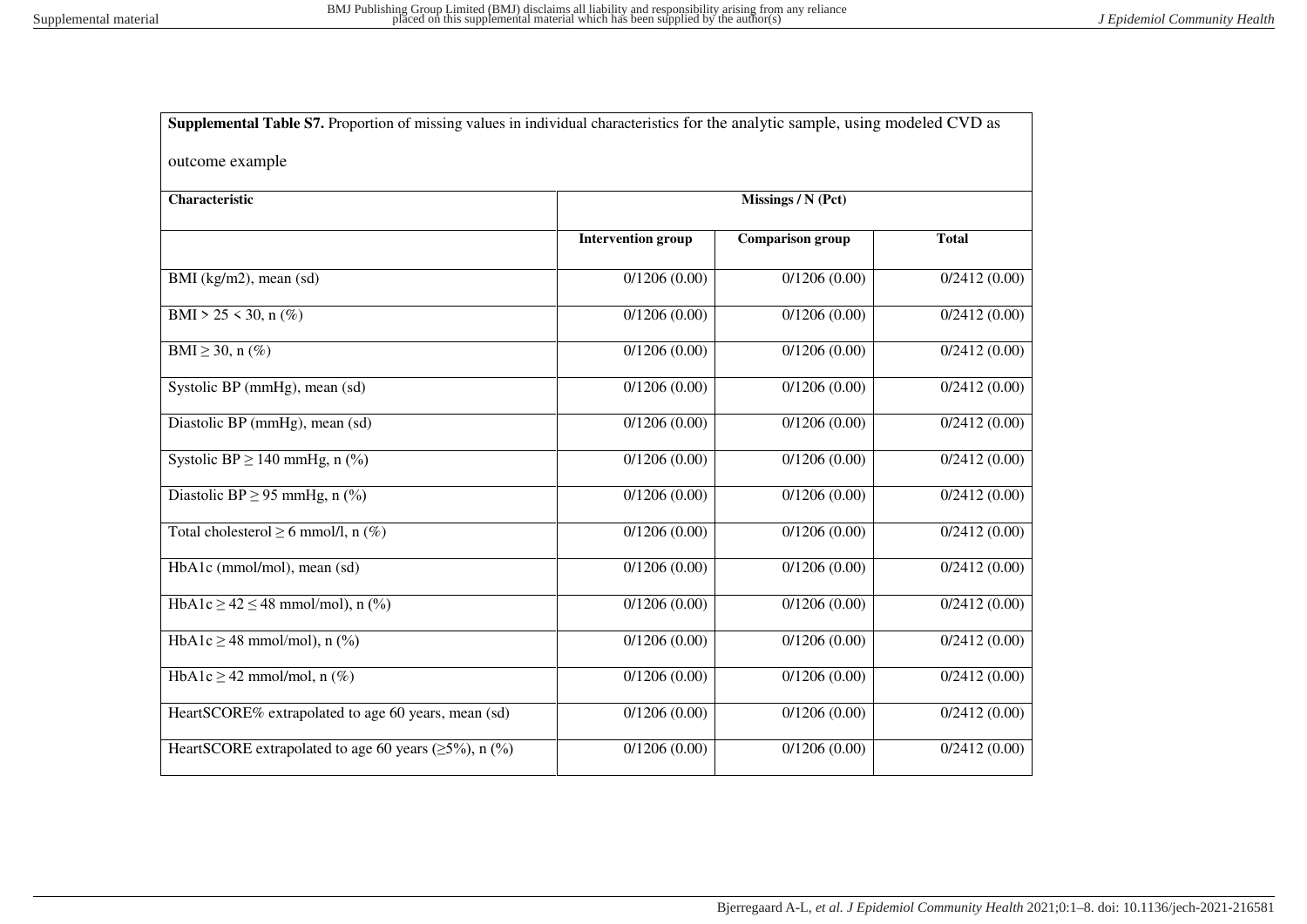| Self-rated health ('good' or better), $n$ (%)                                                                                        | 0/1206(0.00)   | 5/1206(0.00)   | 5/2412(0.00)    |  |  |  |
|--------------------------------------------------------------------------------------------------------------------------------------|----------------|----------------|-----------------|--|--|--|
| NEMC mental health t-score - $SF12_{\text{mcs}}$ , mean (sd)                                                                         | 85/1206 (7.05) | 67/1206 (5.56) | 152/2412 (6.30) |  |  |  |
| Poor mental health, $SF12_{\text{mcs}} \leq 35.76$ , n (%)                                                                           | 85/1206 (7.05) | 67/1206(5.56)  | 152/2412 (6.30) |  |  |  |
| Alcohol risk behaviour (AUDIT), $n$ (%)                                                                                              | 5/1206         | 5/1206         | 5/2412          |  |  |  |
| Daily smoker, $n$ (%)                                                                                                                | 0/1206(0.00)   | 0/1206(0.00)   | 0/2412(0.00)    |  |  |  |
| Moderate Phys. Act (days with min 30 min), mean (sd)                                                                                 | 16/1206 (1.33) | 18/1206 (1.49) | 34/2412 (1.41)  |  |  |  |
| Moderate Phys. Act (days with min 30 min) ( $\geq$ 5 days), n (%)                                                                    | 16/1206 (1.33) | 18/1206 (1.49) | 34/2412 (1.41)  |  |  |  |
| Cardiorespiratory fitness $mO2/kg/min$ , mean (sd)                                                                                   | 0/1206(0.00)   | 0/1206(0.00)   | 0/2412(0.00)    |  |  |  |
| Fitness level, $n$ (%)                                                                                                               | 0/1206(0.00)   | 0/1206(0.00)   | 0/2412(0.00)    |  |  |  |
| Due to the matching procedure, which is different depending on the outcome, the presentation of the analytic sample was based on the |                |                |                 |  |  |  |
| outcome modeled CVD risk, as an example.                                                                                             |                |                |                 |  |  |  |